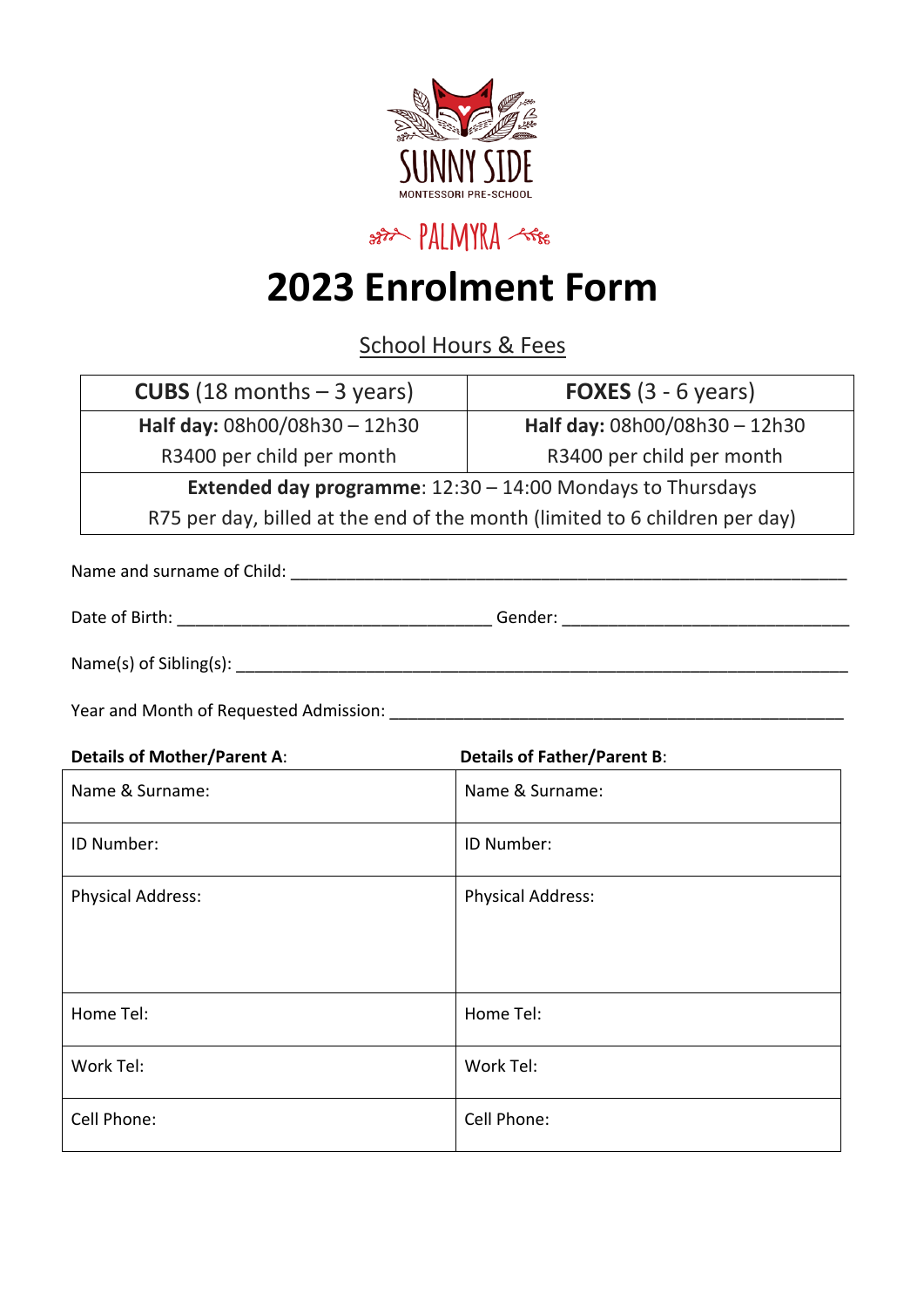| Email Address: | <b>Email Address:</b> |
|----------------|-----------------------|
| Occupation:    | Occupation:           |

MARITAL STATUS: Married □ Separated □ Divorced □ Widowed □ Single □ Other □

## **MEDICAL INFORMATION**

| Child's Paediatrician:                                                                            | <b>Contact Tel:</b> |  |  |  |
|---------------------------------------------------------------------------------------------------|---------------------|--|--|--|
| <b>Family Doctor:</b>                                                                             | Contact Tel:        |  |  |  |
| Known Allergies:                                                                                  |                     |  |  |  |
| Are vaccinations up to date?:                                                                     |                     |  |  |  |
| Please attach a photocopy of vaccination sheet                                                    |                     |  |  |  |
| <b>Chronic Medication:</b>                                                                        |                     |  |  |  |
| <b>Medical Aid:</b>                                                                               | Membership Number:  |  |  |  |
| In case of emergency, which parent should be contacted first?                                     |                     |  |  |  |
| Alternative contact person and number in case of emergency:                                       |                     |  |  |  |
| Name(s) & cell of alternate person(s) who may collect from school (we will require a photograph): |                     |  |  |  |
| Does your child require a special diet?                                                           |                     |  |  |  |
| Are there any medical requirements that you would like staff to be aware of?                      |                     |  |  |  |
| Are you looking for half day or extended day schooling option?                                    |                     |  |  |  |
| Previous schooling:                                                                               |                     |  |  |  |
| Please attach copies of previous school reports                                                   |                     |  |  |  |